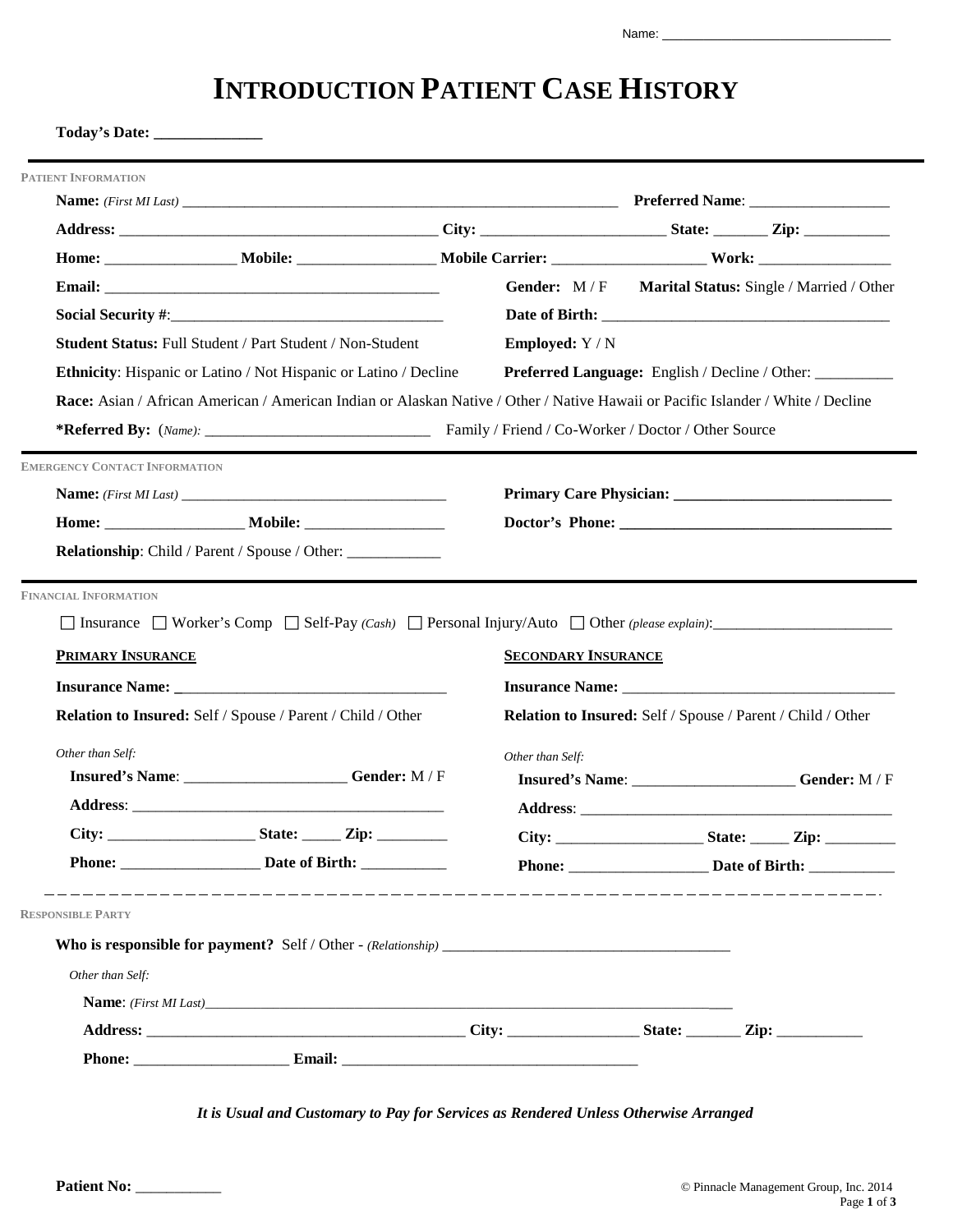Date: \_\_\_\_\_\_\_\_\_\_\_\_\_\_\_\_\_\_\_\_\_\_\_\_\_\_\_\_\_\_\_\_\_\_

# **PATIENT CASE HISTORY**

| <b>HISTORY OF CURRENT CONDITION</b>                                                                                                           |  |
|-----------------------------------------------------------------------------------------------------------------------------------------------|--|
|                                                                                                                                               |  |
|                                                                                                                                               |  |
|                                                                                                                                               |  |
| ,我们也不能会在这里,我们也不能会在这里,我们也不能会在这里,我们也不能会在这里,我们也不能会在这里,我们也不能会不能会不能会。""我们,我们也不能会不能会不能                                                              |  |
| <u> 1989 - Johann Stein, marwolaethau a bhaile ann an t-Alban ann an t-Alban ann an t-Alban ann an t-Alban ann an</u>                         |  |
| Grade Intensity/Severity of Complaint: None $(0)$ / Mild $(1-2)$ / Mild-Mod $(2-4)$ / Moderate $(4-6)$ / Mod-Severe $(6-8)$ / Severe $(8-10)$ |  |
|                                                                                                                                               |  |
| How frequent is the complaint present? Off $&$ On / Constant                                                                                  |  |
|                                                                                                                                               |  |
| Head - Base of Skull / Forehead / Sides-Temple R / L / Both Leg - Hip / Thigh-Knee / Calf / Foot-Toes R / L / Both                            |  |
|                                                                                                                                               |  |
| Does anything make the complaint better? Ice / Heat / Rest / Movement / Stretching / OTC / Other:                                             |  |
|                                                                                                                                               |  |
|                                                                                                                                               |  |
| For this CURRENT condition, have you:                                                                                                         |  |
|                                                                                                                                               |  |
|                                                                                                                                               |  |

**HEALTH HISTORY – (***PLEASE USE THE REVERSE SIDE OF THIS PAGE IF ADDITIONAL SPACE IS NEEDED)*

### *Medications and Supplements:*

**Allergies to Medications:** *NONE*

| -           |                 |
|-------------|-----------------|
| <b>Name</b> | <b>Reaction</b> |
|             |                 |
|             |                 |

**Current Medications & Supplements:** *NONE*

| <b>Name</b> | <b>Dosage</b> | Frequency | <b>Method</b> |
|-------------|---------------|-----------|---------------|
|             |               |           |               |
|             |               |           |               |
|             |               |           |               |
|             |               |           |               |
|             |               |           |               |

### *Past Health History: (Please list any past…)*

**Number of Falls in the last 24 months**: \_\_\_\_\_**Injuries?** Y or N **Surgeries:** *NONE*

| Date | Area of the Body | <b>Reason</b> |
|------|------------------|---------------|
|      |                  |               |
|      |                  |               |
|      |                  |               |

**Major Injuries / Traumas / Hospitalizations:** *NONE* 

| <b>Date</b> | <b>Describe</b> |
|-------------|-----------------|
|             |                 |
|             |                 |
|             |                 |
|             |                 |

#### **Patient No:** \_\_\_\_\_\_\_\_\_\_\_ © Pinnacle Management Group, Inc. 2014 Page **2** of **3**

**List** *relevant* **major health problems of First degree relatives:**

*Family Health History: N/A*

| Problem | <b>Parent</b><br>$(M$ or $F)$ | Sibling<br>(B or S) | <b>Child</b><br>$(S$ or $D)$ |
|---------|-------------------------------|---------------------|------------------------------|
|         |                               |                     |                              |
|         |                               |                     |                              |
|         |                               |                     |                              |
|         |                               |                     |                              |
|         |                               |                     |                              |

# *Social and Occupational History:*

**Smoking/Tobacco Use**: Every Day / Some Days / Former / Never

| Habit      | <b>Type</b> | Amount | Year<br><b>Started</b> |
|------------|-------------|--------|------------------------|
| Smoking    |             |        |                        |
| Tobacco    |             |        |                        |
| Alcohol    |             |        |                        |
| Caffeine   |             |        |                        |
| Rec. Drugs |             |        |                        |

**Education:** High School / College Grad. / Post Grad. / Other:

| Lifestyle  | <b>Describe</b> |
|------------|-----------------|
| Hobbies    |                 |
| Recreation |                 |
| Exercise   |                 |
| Diet       |                 |
| Work       |                 |
| Other      |                 |